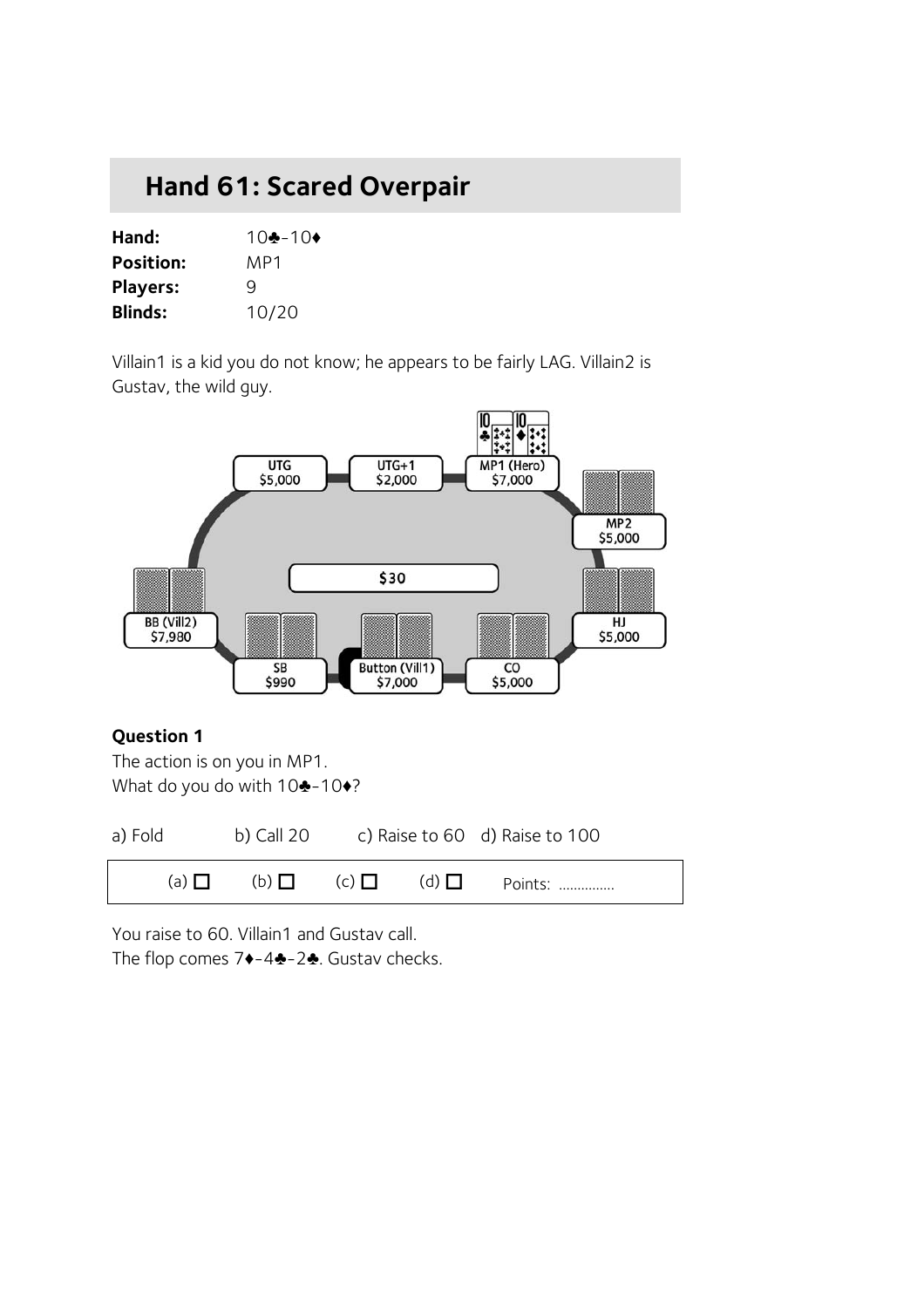### **Question 2**

The pot is 190 and the effective stack size is 6,940. What is your action?

| a) Check | b) Bet 110 c) Bet 170 d) Bet 250 |  |                                                     |
|----------|----------------------------------|--|-----------------------------------------------------|
|          |                                  |  | (a) $\Box$ (b) $\Box$ (c) $\Box$ (d) $\Box$ Points: |

You bet 110 and Villain1 quickly raises to 330. Gustav folds.

## **Question 3**

The pot is 630 and the effective stack size is 6,830. What is your action?

a) Fold b) Call 220 more c) Re-raise to 800 d) Re-raise to 1,000

(a)  $\Box$  (b)  $\Box$  (c)  $\Box$  (d)  $\Box$  Points: ................

You decide to call. The turn is (7♦-4♣-2♣)-J♣.

### **Question 4**

The pot is 850 and the effective stack size is 6,610. What is your action?

| a) Check b) Bet 200 c) Bet 400 d) Bet 600 |  |                                          |  |
|-------------------------------------------|--|------------------------------------------|--|
| $(a)$ $\Box$                              |  | (b) $\Box$ (c) $\Box$ (d) $\Box$ Points: |  |

Both you and Villain1 check. The river is (7♦-4♣-2♣-J♣)-8♦.

#### **Question 5**

The pot is 850 and the effective stack size is 6,610. What is your action?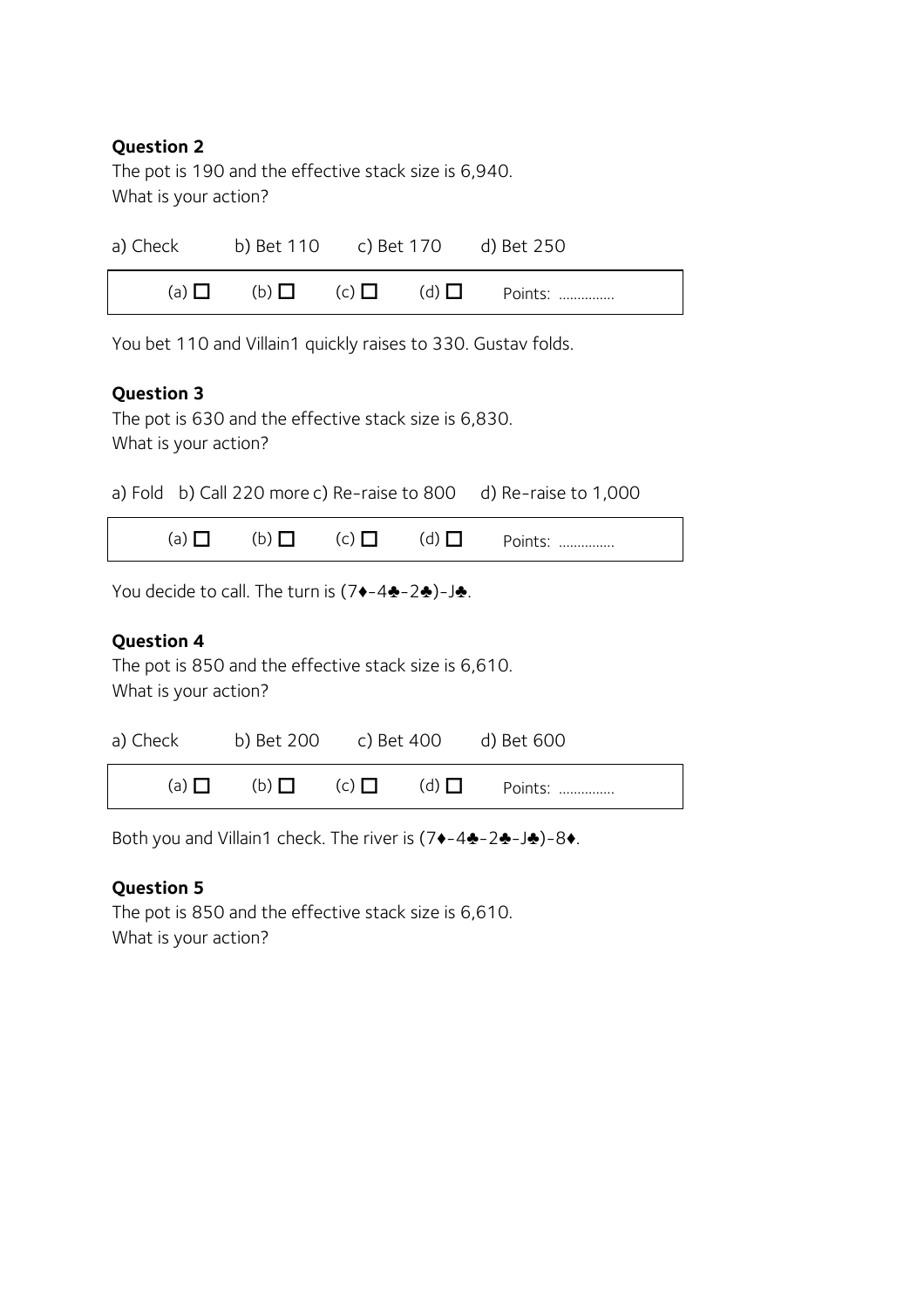| a) Check     | b) Bet 200 c) Bet 400 d) Bet 600       |  |         |  |
|--------------|----------------------------------------|--|---------|--|
| $(a)$ $\Box$ | $(b)$ $\Box$ $(c)$ $\Box$ $(d)$ $\Box$ |  | Points: |  |

You check and Villain1 bets 440.

### **Question 6**

The pot is 1,290 and the effective stack size is 6,610. What is your action?

| a) Fold      |                           |  | b) Call $440$ c) Raise to 920 d) Raise to 1,500 |
|--------------|---------------------------|--|-------------------------------------------------|
| $(a)$ $\Box$ | $(b)$ $\Box$ $(c)$ $\Box$ |  | $(d)$ $\Box$ Points:                            |

You call and lose to Villain1's 8♠-7♥.

## **Discussion and answers**

#### **Answer 1 a) 0 b) 4 c) 10 d) 5**

The only sensible play is a standard raise to 3 big blinds with a strong pair from early position. You could occasionally limp if you really wanted to mix up your play, but that begs for trouble.

## **Answer 2 a) 2 b) 10 c) 8 d) 3**

You should definitely bet the flop for value with your overpair. You need to bet an amount that many worse made hands can call. Betting too large will force most weak hands to fold, drastically decreasing your equity against your opponents' calling ranges.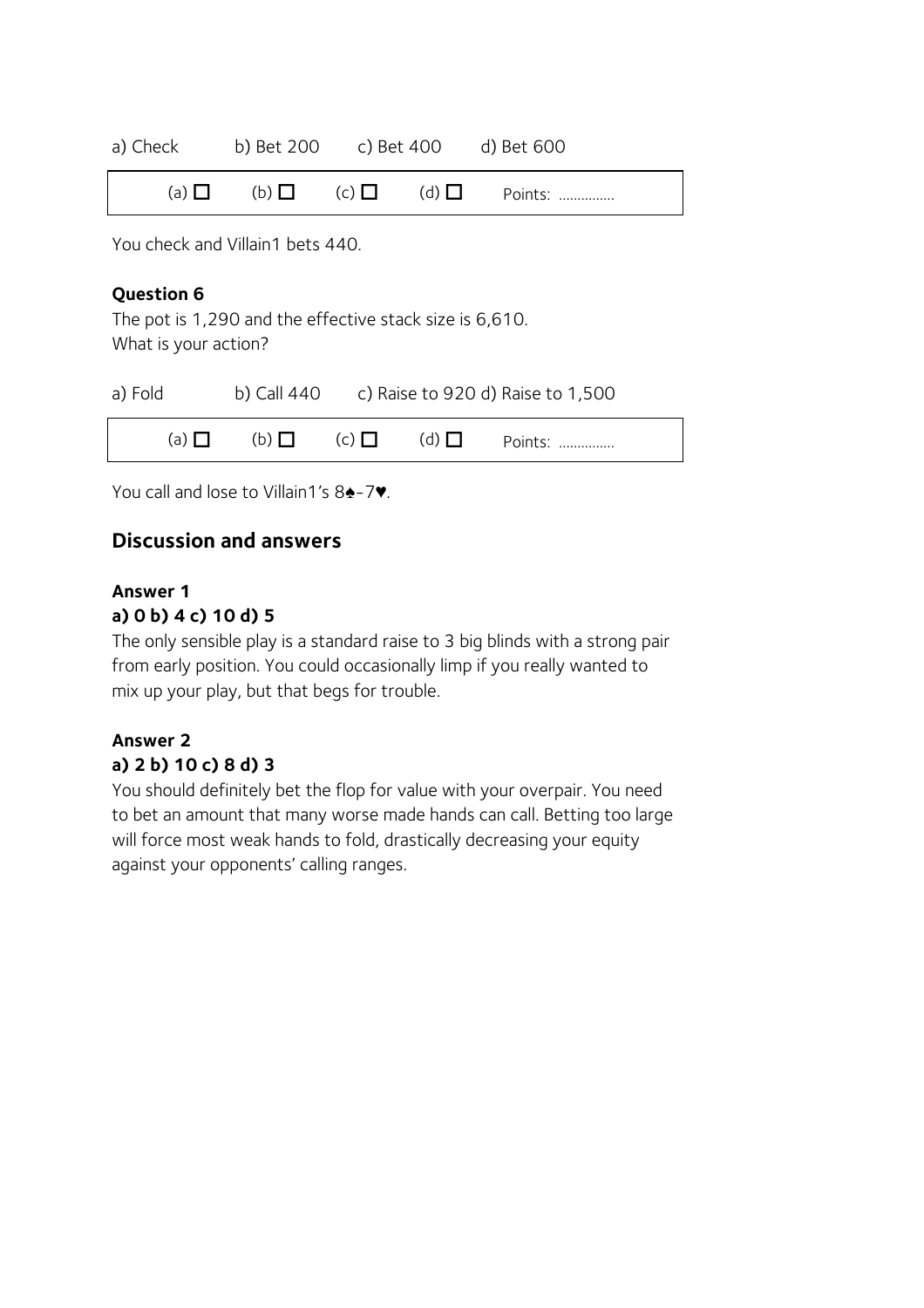# **Answer 3 a) 0 b) 10 c) 6 d) 2**

When your opponent raises, his range most likely consists of sets, which have you crushed; marginal made hands, which you crush; and draws, in which case you're slightly ahead. You are getting excellent pot odds, so you should continue unless you think his raising range is strongly weighted towards sets.

Pay attention to your opponent when he raises the flop. Some players routinely raise with both premium made hands and draws. If you know your opponent only raises the flop as a semi-bluff, you can continue with a much wider range of made hands than if his range is balanced.

# **Answer 4**

## **a) 10 b) 4 c) 2 d) 2**

The turn completes the main draw, so you should tend to check. There is no point in leading because it allows your opponent to play well. You will be in a tough spot if he bets. You still beat all weak made hands, and he may opt to turn one of these into a bluff. You also beat the straight draws. Your turn calling frequency should depend entirely on how often you expect your opponent to continue barrelling the turn when he misses.

## **Answer 5**

## **a) 10 b) 3 c) 2 d) 1**

The river is also fairly bad, as you now lose to the obvious straight. This should lead you to check, as you did on the turn.

You might believe your opponent has a marginal made hand because he would almost always continue semi-bluffing on the turn with draws. In this case there might be a hint of merit in making a small value-bet.

## **Answer 6 a) 8 b) 10 c) 1 d) 3**

Your opponent's small river bet probably represents a well-balanced range containing a few busted draws, such as 5♦-3♦ and A♣-3♠, or almost entirely value hands. Most players do not take this line primarily as a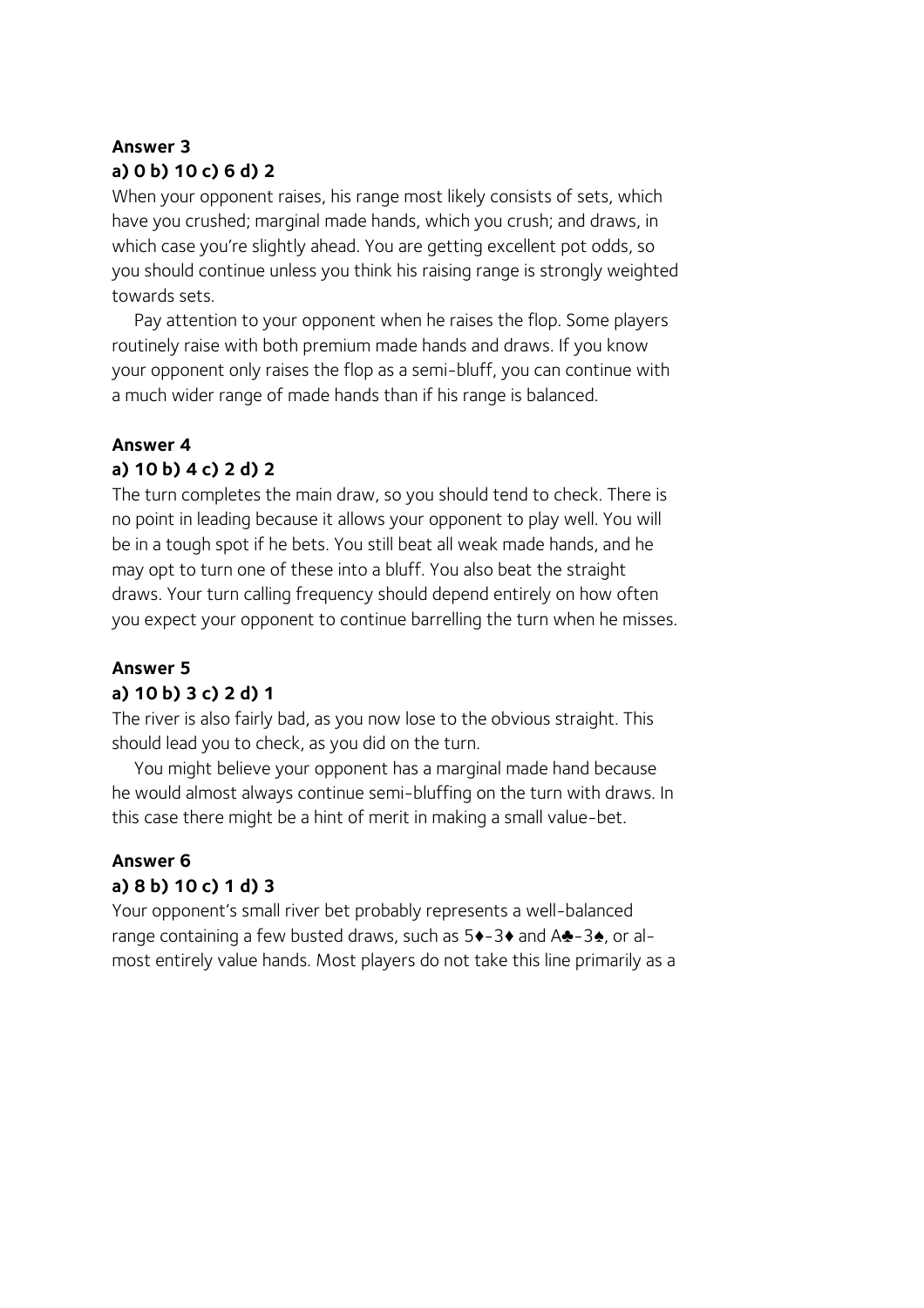bluff because bluffs tend to be larger as an inducement to fold. You need to win 25 percent of the time to break even. You should probably find a reluctant call against a loose, aggressive player who is capable of getting out of line. You would best fold to a tight, passive player.

While it is never fun to be shown the winner in a sizable pot, you will find that if you are always shown the worst hand when you call a river bet, you are calling way too tightly. It is seldom a huge error to make somewhat speculative calls against players who are capable of a river bluff.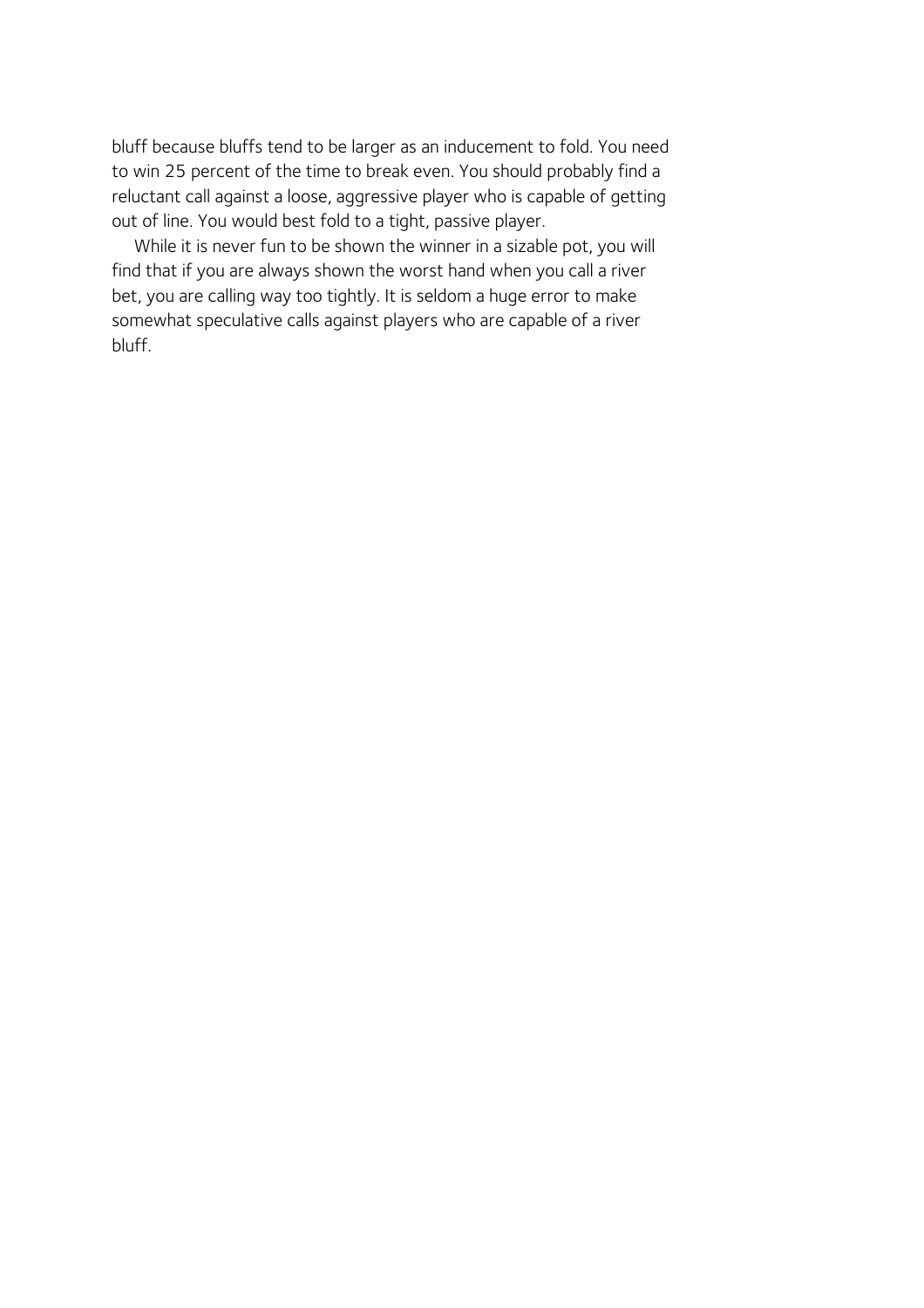# **Hand 63: Middle Pair**

| Hand:            | $Q$ $\rightarrow$ -10 $\bullet$ |
|------------------|---------------------------------|
| <b>Position:</b> | <b>Button</b>                   |
| <b>Players:</b>  | 8                               |
| <b>Blinds:</b>   | 20/40                           |

Villain1 is a 40-year-old guy you do not know. So far, he has limped one time in two orbits with A-J, so you have no reason to think his limping range is overly weak. Villain2 is a 30-year-old guy and Villain3 is Peter, the 50-year-old Asian. Villain1 limps and everyone folds around to you.



### **Question 1**

The action is on you on the button. What do you do with Q $\rightarrow$ -10 $\rightarrow$ ?

a) Fold b) Call 40 c) Raise to 180 d) Raise to 300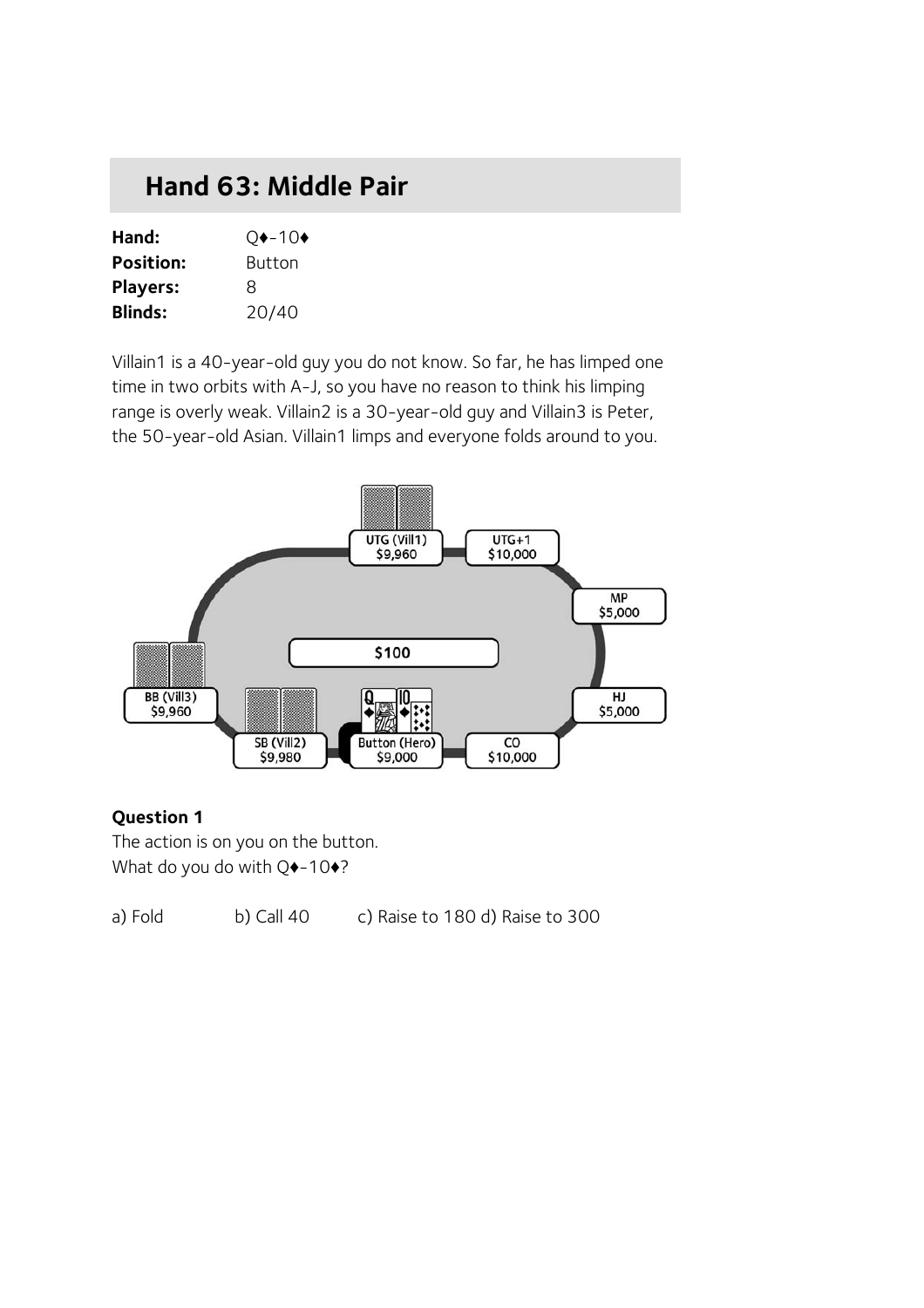| (a) $\Box$ | $(b)$ $\Box$ | $(c)$ $\Box$ | $(d)$ $\Box$ | Points:<br> |
|------------|--------------|--------------|--------------|-------------|
|------------|--------------|--------------|--------------|-------------|

You decide to call. Both Villain2 and Peter see a limped pot. The flop comes K♣-Q♣-5♠. Everyone checks to you.

#### **Question 2**

The pot is 160 and the effective stack size is 7,960. What is your action?

| a) Check   | b) Bet 60 |  | c) Bet 120 d) Bet 180                    |
|------------|-----------|--|------------------------------------------|
| (a) $\Box$ |           |  | (b) $\Box$ (c) $\Box$ (d) $\Box$ Points: |

You bet 120 and only Villain1 calls. The turn is (K♣-Q♣-5♠)-9♦. Villain1 checks.

#### **Question 3**

The pot is 400 and the effective stack size is 7,840. What is your action?

| a) Check   | b) Bet 140 c) Bet 200 d) Bet 320 |              |                      |
|------------|----------------------------------|--------------|----------------------|
| (a) $\Box$ | (b)                              | $(c)$ $\Box$ | $(d)$ $\Box$ Points: |

You check behind. The river is (K♣-Q♣-5♠-9♦)-8♥. Villain1 bets 200.

#### **Question 4**

The pot is 600 and the effective stack size is 7,840. What is your action?

| a) Fold      |              |              |              | b) Call 200 $\phantom{0}$ c) Raise to 500 d) Raise to 760 |  |
|--------------|--------------|--------------|--------------|-----------------------------------------------------------|--|
| $(a)$ $\Box$ | $(b)$ $\Box$ | $(C)$ $\Box$ | $(d)$ $\Box$ | Points:                                                   |  |

You call and beat Villain1's Q♥-6♥.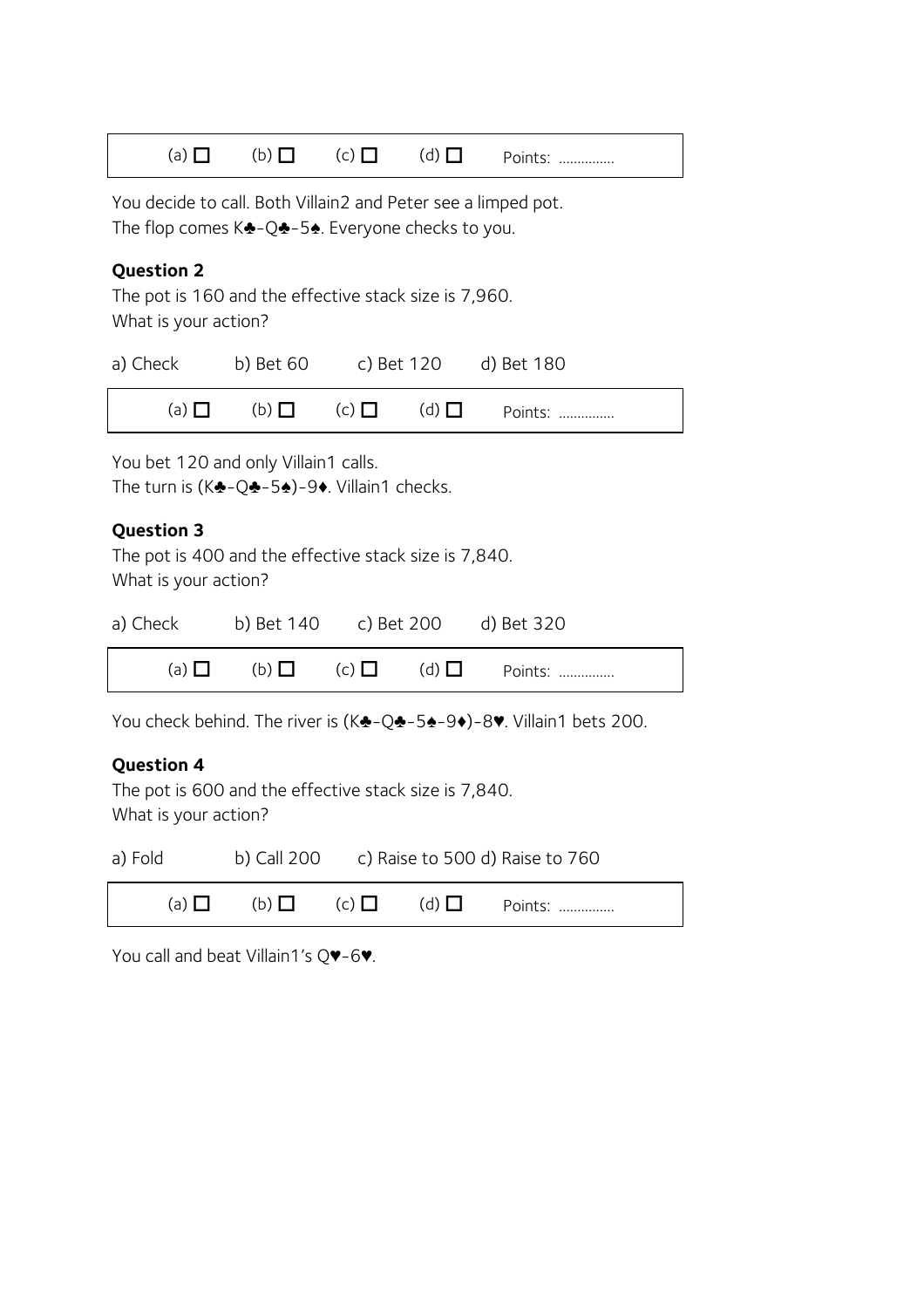## **Discussion and answers**

# **Answer 1 a) 0 b) 10 c) 8 d) 3**

Both raising and limping are acceptable. Not knowing if Villain1's limping range is strong or weak, it is best to see a cheap flop in position with a hand that flops well. If you knew Villain1's limping range was weak, raising to 180 would become the best option.

## **Answer 2**

## **a) 7 b) 4 c) 10 d) 1**

If it's checked to you, your hand is likely best. The board that contains numerous draws soit's usually best to value-bet with the intention of folding to a check-raise. If you think an opponent is planning to checkraise, usually due to some sort of physical tell, it becomes best to check behind to get closer to showdown.

## **Answer 3 a) 10 b) 7 c) 5 d) 2**

The turn is not too bad, but it will be hard to extract additional value from most of your opponent's range. He will probably only call another bet with a king, queen or strong draw. Against that range, your Q-10 is not in amazing shape. You need not fear a check-raise, but you must consider the possibility. Checking behind on the turn will occasionally allow your opponent to outdraw you, but it is the best way to get an additional street of value from a wide range of inferior made hands, and also to induce the occasional bluff.

## **Answer 4 a) 4 b) 10 c) 2 d) 6**

Your opponent bets half-pot on the river, so you only need to win 25 percent of the time to break even. You beat all bluffs as well as a few poorly played made hands, such as 10-10 and J-9, so you should often